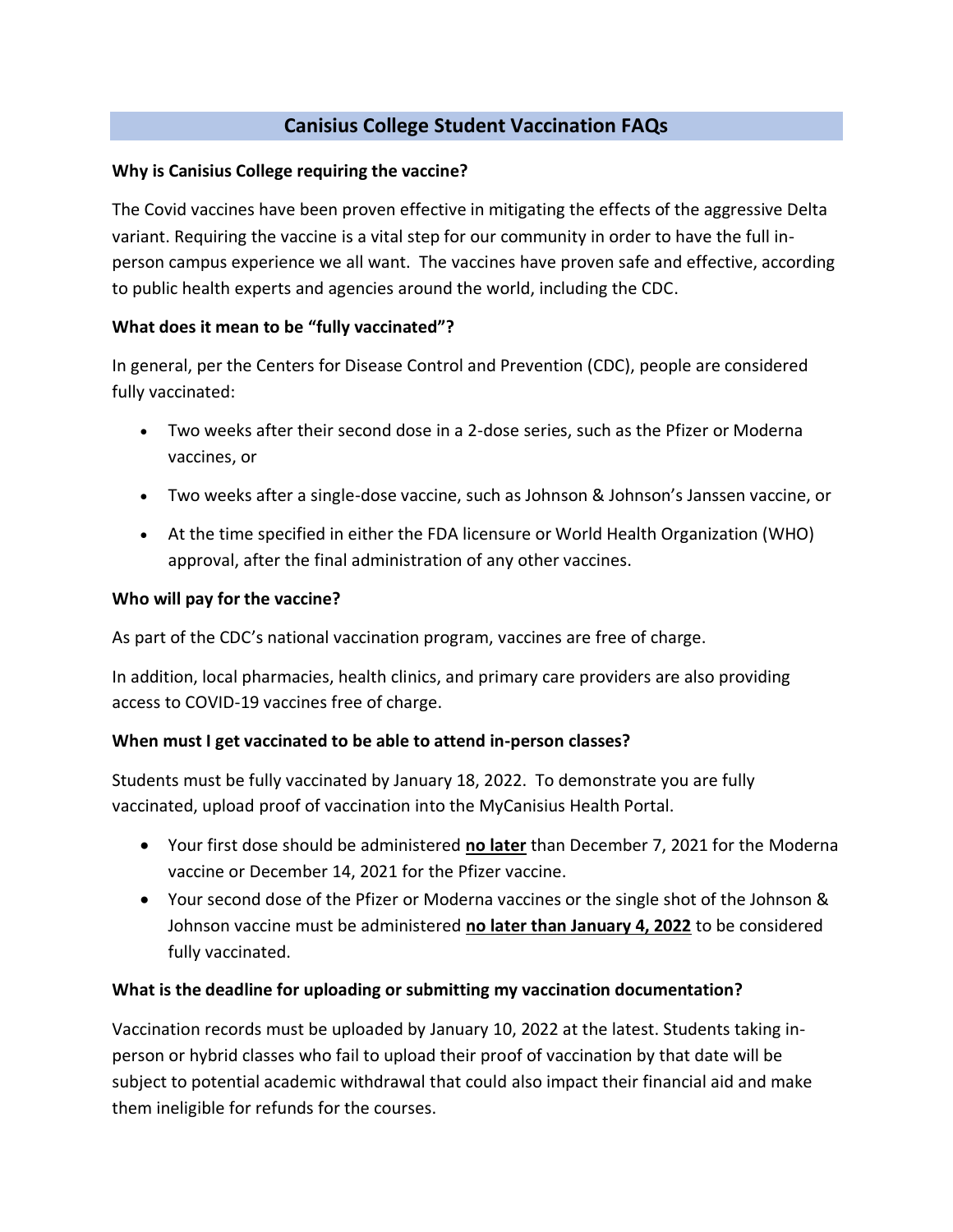# **What if I have received the proper dosage of the vaccine, but I will not be considered fully vaccinated until after the start of the spring semester? Or what if I have just one dose of a two-dose series when classes begin? Will I lose my place at Canisius?**

No. While it typically takes 2 weeks after vaccination for the body to build protection against the virus that causes Covid-19, students who have received at least one dose will be permitted to return to classes, but must participate in the college's testing program until they are considered fully vaccinated.

### **I have already had Covid and, therefore, have natural immunity to the disease. Do I still need to be vaccinated?**

Yes. As of now, there is no way to reliable measure a person's level of natural immunity so the vaccine is still required.

### **Is it possible to request a religious or medical exemption?**

Enrolled students may request an exemption from the requirement that they submit proof of Covid-19 vaccination for medical or religious reasons.

Requests for medical and religious exceptions are evaluated on a case-by-case basis, and they are not automatically granted.

### **How do I apply for a religious exception or a medical exemption?**

To be considered, please complete the [medical exemption](https://www.canisius.edu/sites/default/files/%2A/medical_exemption_from_vaccine_mandate.pdf) or the [religious exemption](https://www.canisius.edu/sites/default/files/%2A/student_religious_exemption_form_can.pdf) form (refer to links).

Students requesting an exemption for medical reasons will be required to submit a statement from their medical provider explaining the medical reason for this and the period for which the exemption is being requested.

Students requesting an exception for religious reasons will be required to submit a written statement, signed by the student explaining how immunization conflicts with the student's religious beliefs.

### **When are exemption requests due to Canisius?**

Because medical and religious exemption requests are considered on a case by case basis and require additional processing time, **exemption forms must be submitted no later than December 1, 2021, following Thanksgiving Break.**